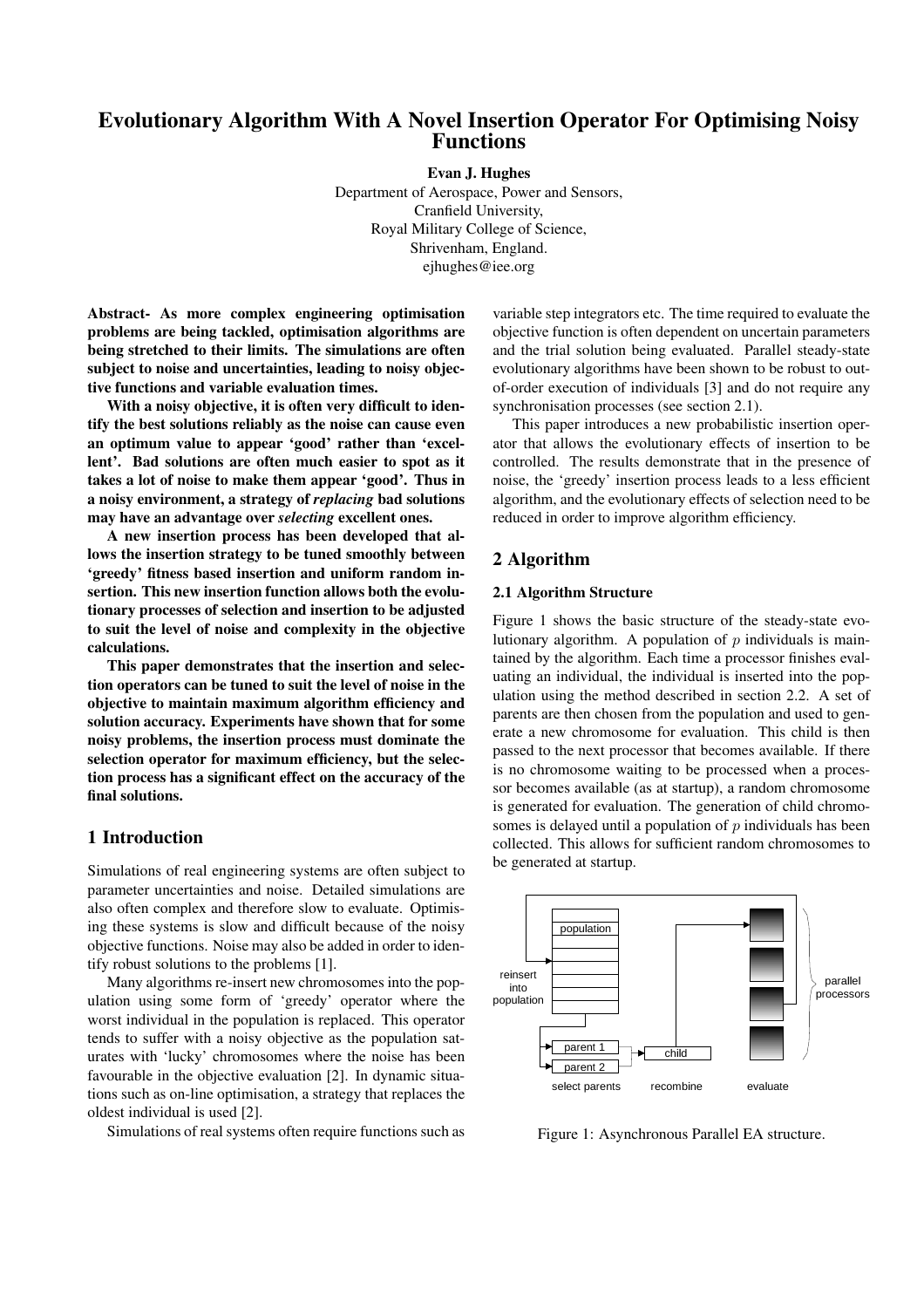If k processors are used, a minimum of  $p + k - 1$  and maximum of  $p + k$  random individuals will be generated, depending on the time taken to evaluate each chromosome and the process scheduling. As the algorithm is robust to out-oforder chromosome insertion [3], the approach is ideally suited to situations where a network of machines with different processing powers is available, or the objective function gives wide differences in evaluation time dependent on the chromosome and the values of noisy parameters. The algorithm will also tolerate processors joining (a new random chromosome would be created) and leaving (a lost evaluation) the pool of available processing resources at a slow rate.

#### 2.2 Reinsertion and the Probabilistic Cut Operator

Various reinsertion strategies have been developed, but one of the most often used is replacing the worst individual in the current population. This is simple to implement and provides an added evolutionary process alongside selection for breeding. With a noisy objective, the algorithm is 'greedy' and focuses attention on solutions that have been artificially improved by the noise. If a 'true' fitness based insertion process is adopted where the worst individual in the current population is only replaced if the new solution is better, the maximum evolutionary benefit is obtained. Unfortunately, if noise is present, the 'true' fitness based insertion often performs poorly. Uniform random insertion provides no evolutionary drive and allows even the best solution found in the population to be replaced. This is sometimes referred to as a *total replacement* strategy.

Alternatively, instead of viewing the insertion process as the new individual directly replacing an individual of the population, we may insert the new solution into the (sorted) list of individuals and then cut an individual from the list to maintain a population of  $p$ .

Figure 2 shows a plot of the probability density function for a probabilistic cutting function. The figure corresponds to equation 1. The function uses the *cut pressure*  $\alpha$  to determine the shape of the probability density function of the cutting process for individual  $i$ . The cut pressure alters the evolutionary effect of the insertion process in a manner analogous to selective pressure in the selection process (section 2.3). This method of generating a selective pressure is effectively a subset of the cut pressure equation proposed here (see section 2.3). The cut pressure equation has been enhanced with respect to the selection equations by allowing only a subset of the population to be considered if necessary, in this case, the subset is of progressively worse individuals.

$$
P(i) = \begin{cases} mi + c & i > q \\ 0 & \text{otherwise} \end{cases}
$$
 (1)

$$
P(i \leq x) = \int_{q}^{i} P(i) di
$$
  
= 
$$
\begin{cases} \frac{mi^{2}}{2} + ci - \frac{mq^{2}}{2} - cq & i > q \\ 0 & \text{otherwise} \end{cases}
$$
 (2)

Where

 $\eta$ 

$$
q = \begin{cases} 0 & \alpha < 1/(p+1) \\ (p+1)\alpha - 1 & \text{otherwise} \end{cases}
$$
 (3)

$$
u = \begin{cases} \frac{2\alpha}{p+1} & \alpha < 1/(p+1) \\ \frac{2}{(p+1-q)^2} & \text{otherwise} \end{cases}
$$
 (4)

$$
c = \begin{cases} 1/(p+1) - \alpha & \alpha < 1/(p+1) \\ -mq & \text{otherwise} \end{cases}
$$
 (5)

With a value of the cut pressure  $\alpha = 0$ , the density function is uniform with a probability of  $1/(p+1)$  of cutting any of the individuals in the population (total replacement strategy). With  $\alpha = 1$ , the density function is zero for all but the worst individual, corresponding to 'true' fitness based insertion. As the cut pressure is increased from zero, the probability that the better solutions will be cut reduces to zero, forming 'elitist' types of strategy.



Figure 2: Variation of probability density function for cutting individuals (i) from the population as  $\alpha$  is varied from 0.0 to 1.0 with  $p = 9$ 

One of the problems with steady state evolutionary algorithms is premature convergence. In this paper, a process of removing duplicate solutions was used to improve the population diversity [4]. As trials were performed on problems with both no noise and noise, a duplicate solution was defined as having the chromosome *and* the objective values the same. This definition therefore only operates when no noise is present on the objective. Thus if the new individual matches an individual already in the population, the new individual is discarded. If it is known that there is no noise on the objective function, only the chromosomes need to be compared and the test can be made before evaluation to prevent solutions being discarded unnecessarily after evaluation. If a solution is discarded rather than being added to the population, the population size will remain at  $p$  and therefore no solutions need to be cut.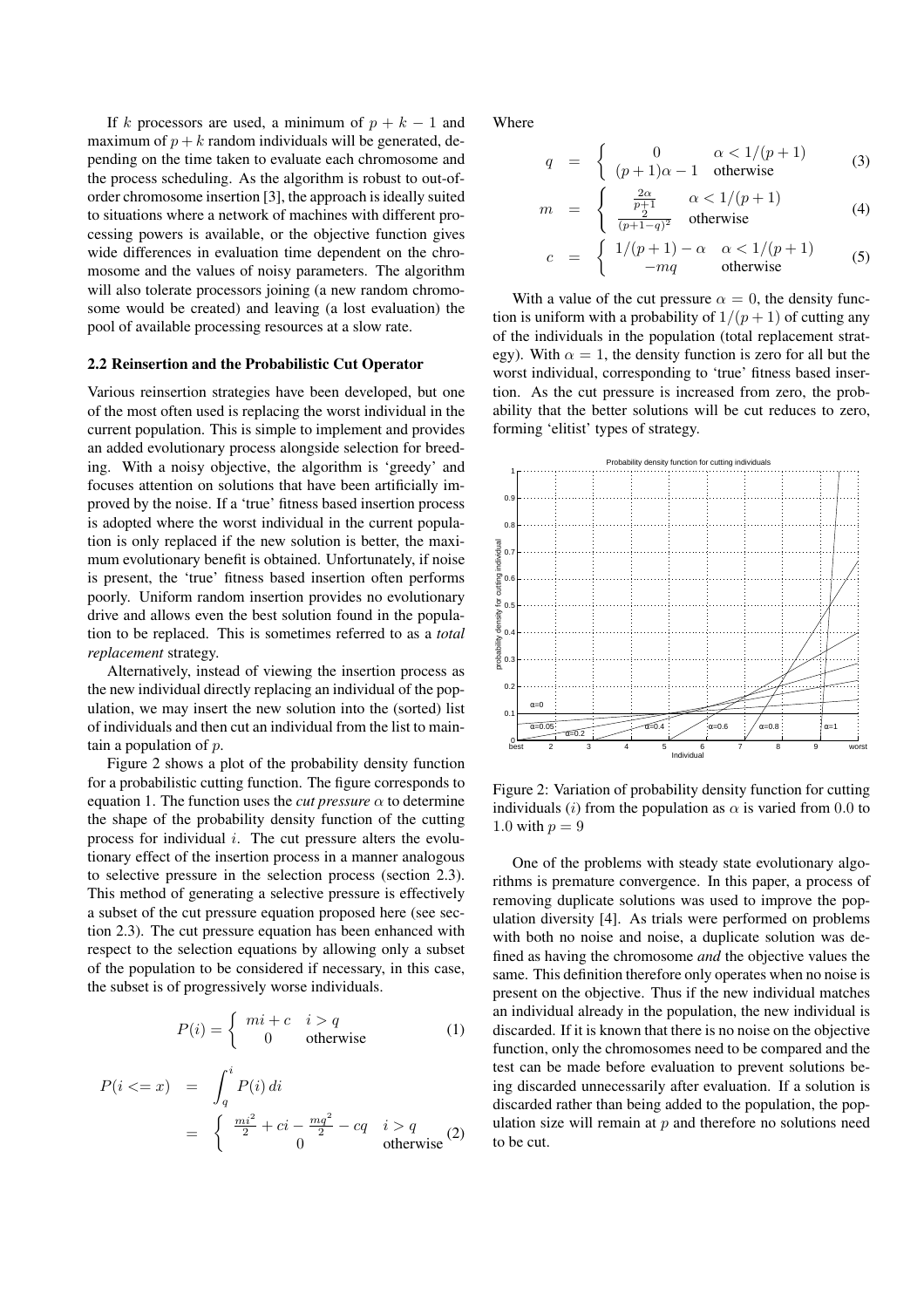The probabilistic cut mechanism may also be applied to conventional generational evolutionary algorithms by concatenating the old population with the new individuals and then cutting solutions until the desired population size is obtained.

#### 2.3 Selection and Child Generation

After an individual has been inserted into the population (or not if it was a duplicate), a single chromosome is generated from the current population for evaluation. Two parents are selected to form the child chromosome. Each parent is chosen by first ranking the raw objective values and then calculating fitness from the rank positions by using equation 6 [5, Chapter 1, section 1.2.2]

$$
F(i) = 2 - s + 2(s - 1)\frac{r_i - 1}{p - 1}
$$
 (6)

Where s is the selective pressure  $(1 \leq s \leq 2)$  and  $r_i$  is the rank of individual i with the rank p being most fit (1  $\leq r_i \leq$ p).

The selective pressure, s, allows the evolutionary effect of selection to be controlled. A value of  $s = 1$  means that the parents are chosen uniformly with no relation to the rank positions. A value of  $s = 2$  will give the best individual a fitness of 2 and the worst a fitness of zero.

Roulette wheel selection is used independently for each parent with a probability of selection given by equation 7.

$$
P(i) = \frac{F(i)}{\sum_{j=1}^{p} F(j)}\tag{7}
$$

In the trials in section 3, real valued chromosomes were used. The child chromosome, O, was created from the two parent chromosomes,  $P_1$  and  $P_2$ , using intermediate recombination [5, Chapter 1, section 1.2.4.4] shown in equation 8.

$$
\mathbf{O} = \mathbf{P}_1 + \mathbf{k}(\mathbf{P}_2 - \mathbf{P}_1) \tag{8}
$$

The vector **k** is generated at random with values lying in the range [-0.25, 1.25]. This allows the child chromosome to be generated somewhere within a hypercube 25% larger than the hypercube defined with  $P_1$  and  $P_2$  at opposing corners. The crossover operator is applied with a probability of 0.9 in the trials.

After crossover, each of the genes is mutated with a probability of 0.3. Mutations consist of adding zero mean Gaussian white noise with a standard deviation,  $\sigma_m$ , of 1/6 of the total range of the gene. This corresponds to  $\pm 3\sigma_m$  covering the expected range of the gene, for a gene at the centre of its range.

# 3 Example Results

### 3.1 Test Functions

Two test functions were formulated as maximisation problems. Both functions have an optimum of 1.0 at point  $(0, 0)$  and many local optima. Both were formulated for a chromosome using two real valued genes, each lying in the range [−10, 10]. Test function 1, described by equation 9 and figure 3, has a narrow central spike as the global optimum point and then a series of concentric ridges.



Figure 3: Test objective surface of equation 9

The gradient of each ridge is zero, giving 'rings' of local optima, rather than discrete points. Zero mean Gaussian noise  $(N(0, \sigma^2))$ , with a standard deviation  $\sigma$ , is effectively applied to the chromosome *before* the objective is evaluated. This is to simulate problems that suffer from internal 'system' noise. The output of the objective function still lies within the range  $[0, 1]$ .

$$
\mathcal{O} = \left(\frac{\cos{(d^2)}}{1 + d/1000}\right)^2
$$
\n(9)  
\n
$$
d = \sqrt{(x^2 + y^2)} + N(0, \sigma^2)
$$

Test function 2, described by equation 10 and figure 4, has a central ridge, with very similar ridges on each side. The ridges are perturbed to make the optimisation more difficult. Zero mean Gaussian noise is applied to the objective value *after* computation to simulate problems where measurement noise dominates. In this case, the observed objective value may lie outside of the range  $[0, 1]$ .

$$
\mathcal{O} = \left( \frac{\cos \left( x/2 + \sin \left( y/2 \right)^2 \right)}{1 + \sqrt{(x^2 + y^2)/1000}} \right)^2 + N(0, \sigma^2) \tag{10}
$$

### 3.2 Trials

A series of trials were run to assess the effects of  $\alpha$  on various aspects of algorithm performance. The algorithm was coded using 'C++' with parallel *Message Passing Interface* (MPI)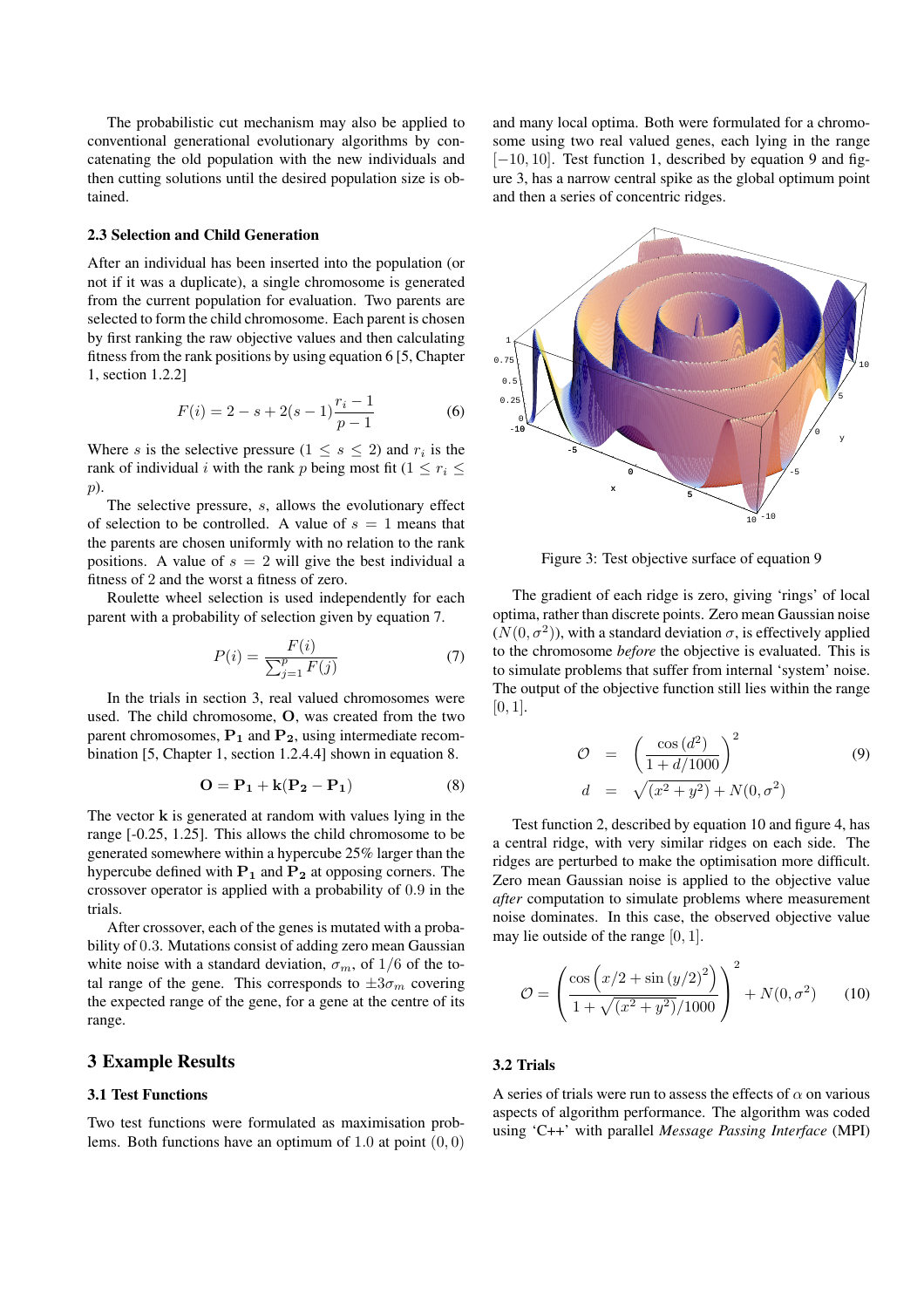

Figure 4: Test objective surface of equation 10

protocols. The trials were conducted on Cranfield University's SGI CRAY Origin 2000 supercomputer.

The following experiments were conducted:

- 1.  $\alpha = [0, 1]$  in 21 steps of 0.05, obj. 1, selective pressure 1.3, applied noise  $\sigma = [0, 0.8]$  in 9 steps of 0.1.
- 2.  $\alpha = [0, 1]$  in 21 steps of 0.05, obj. 1, selective pressure 1.8, applied noise  $\sigma = [0, 0.8]$  in 9 steps of 0.1.
- 3.  $\alpha = [0, 1]$  in 21 steps of 0.05, obj. 2, selective pressure 1.3, applied noise  $\sigma = [0, 0.45]$  in 10 steps of 0.05.
- 4.  $\alpha = [0, 1]$  in 21 steps of 0.05, obj. 2, selective pressure 1.8, applied noise  $\sigma = [0, 0.45]$  in 10 steps of 0.05.
- 5. Selective pressure=  $[1, 2]$  in 11 steps of 0.1,  $\alpha = 0.5$ , obj. 1 with applied noise  $\sigma = [0, 0.8]$  in 9 steps of 0.1, obj. 2 with applied noise  $\sigma = [0, 0.45]$  in 10 steps of 0.05.

For each trial, 15000 objective calculations were performed with a population size of 200 individuals, mutation rate of 0.3, crossover rate of 0.9, and one new individual being generated from each selection cycle. The top 10 individuals (based on objective value) were selected from each trial, and each trial was repeated 1000 times (with different random number sets), giving 10,000 evolved objective locations for each experiment. Three parameters were monitored for each experiment:

- 1. Mean number of iterations of the algorithm to first locate the objective value
- 2. Probability that *global* optimum is found
- 3. Mean Euclidean difference between true optima location and recorded position.

The first two parameters, mean number of iterations  $(N)$ and probability of finding optimum  $(P(opt))$ , were combined to give the *expected number of evaluations for success* (ENES) using  $ENES = \overline{N}/P(opt)$ .

#### 3.3 Results

### 3.3.1 Experiment 1



Figure 5: Experiment 1. ENES results for test objective 1 with selective pressure of 1.3 for  $0 \le \alpha \le 1$  and applied noise of standard dev.  $0 \le \sigma \le 0.8$ .

Figure 5 shows the ENES for the experiment. In the plot, the values at  $\alpha = 0.0$  are lost as  $P(opt)$  is near zero and therefore the ENES has little meaning as there is little, if any, chance of finding the true optimum. As the noise is effectively applied to the chromosome before objective evaluation, the narrow central peak in the objective is moved around by the noise and becomes *easier* to find. This accounts for the ENES traces reducing with increasing noise. For  $\sigma = 0.0$ , i.e. no noise, values of  $\alpha$  in the range [0.3,1] are acceptable for good ENES performance. In this experiment, a low selective pressure of 1.3 is used to reduce the effects of the selection process.

Figure 6 shows the region  $\alpha$  in the range [0,0.2] in more detail (trace corresponding to  $\sigma = 0.0$  removed for clarity). It is clear from the plot that the relationship between  $\alpha$  and the applied noise is non-linear. For the higher noise levels, a value of  $\alpha = 0.04$  is near optimum, although the differences in ENES are very small.

With a population size of 200, this value of  $\alpha = 0.04$  corresponds to having a probability of zero of cutting the top 7 individuals, and an increasing probability of cutting the lower individuals. This is similar to some total replacement strategies 'with elitism', where the whole population is replaced by the child chromosomes, except for the best individual.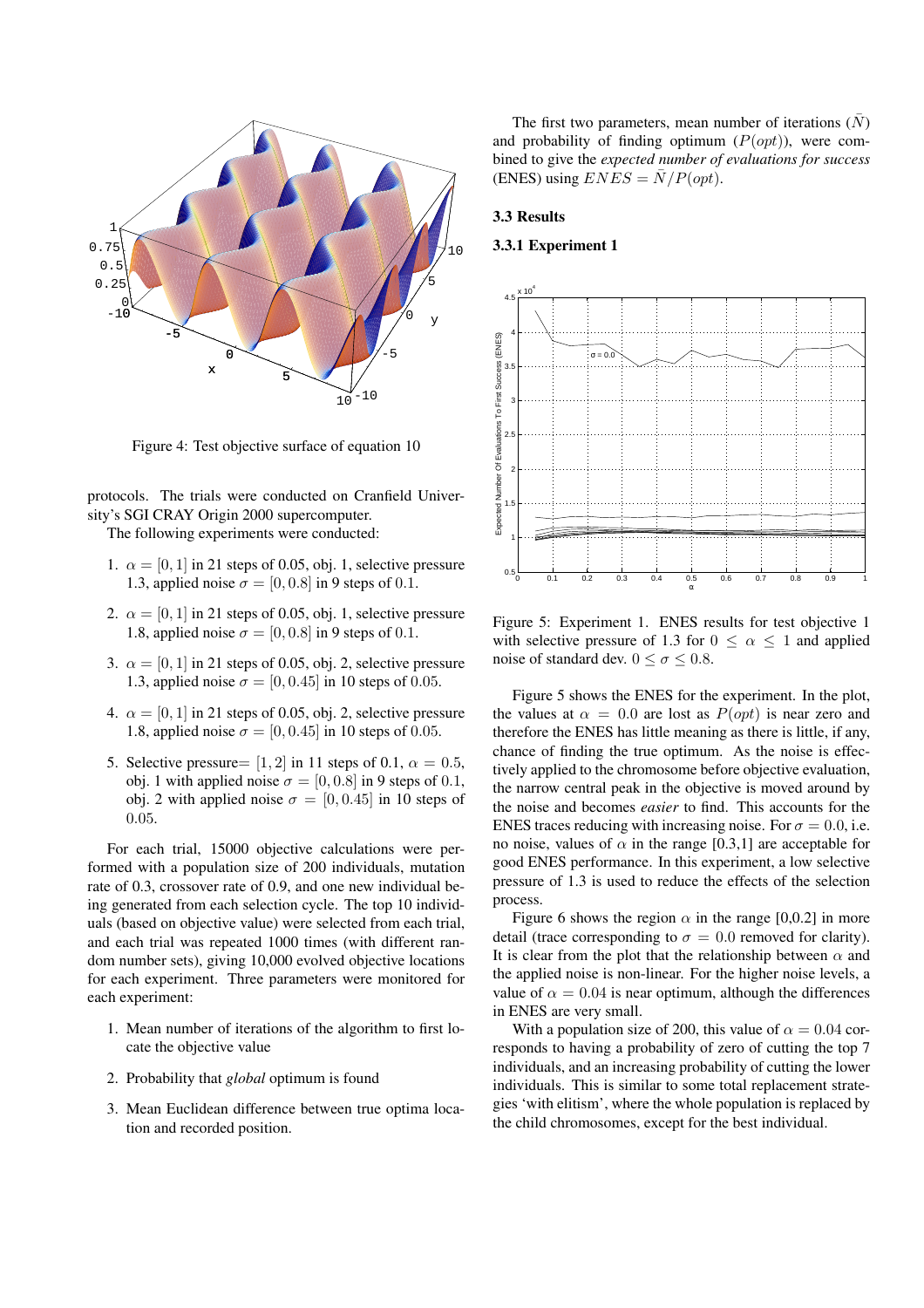Figure 7 shows the positional errors in where the optimisation process converged, compared to where the true objective centre was located. As the noise standard deviation,  $\sigma$ , increased, the mean error also rose as expected. The values at  $\alpha = 0.0$  are spurious due to the poor performance of the algorithm at this setting and should be ignored.



Figure 6: Experiment 1. ENES results for test objective 1 with selective pressure of 1.3 for  $0 \le \alpha \le 0.2$  and applied noise of standard dev.  $0.1 \le \sigma \le 0.8$ .



Figure 7: Experiment 1. Mean error from true objective location for test objective 1 with selective pressure of 1.3 for  $0 \le \alpha \le 1$  and applied noise of standard dev.  $0 \le \sigma \le 0.8$ .

It is clear that the best performance lies in the range  $\alpha =$ [0.2, 0.3], although a difference is only really noticeable at high noise levels. This region tends to coincide with the areas of higher ENES where more iterations are needed to find the optimum, although the changes in ENES are small compared

to the changes in accuracy at the high noise levels.

### 3.3.2 Experiment 2



Figure 8: Experiment 2. Expected number of evaluations for success results for test objective 1 with selective pressure of 1.8 for  $0 \le \alpha \le 1$  and applied noise of standard dev.  $0 \le$  $\sigma \leq 0.8$ .



Figure 9: Experiment 2. Expected number of evaluations for success results for test objective 1 with selective pressure of 1.8 for  $0 \le \alpha \le 1$  and applied noise of standard dev.  $0.1 \le$  $\sigma \leq 0.8$ .

In this experiment, a higher value of selective pressure was used to examine the effects of the probabilistic cut operator in combination with a significant alternative route for evolution, i.e. selection. Figure 8 shows the ENES plot for the experiment. It is clear that for the no noise case,  $\sigma = 0.0$ ,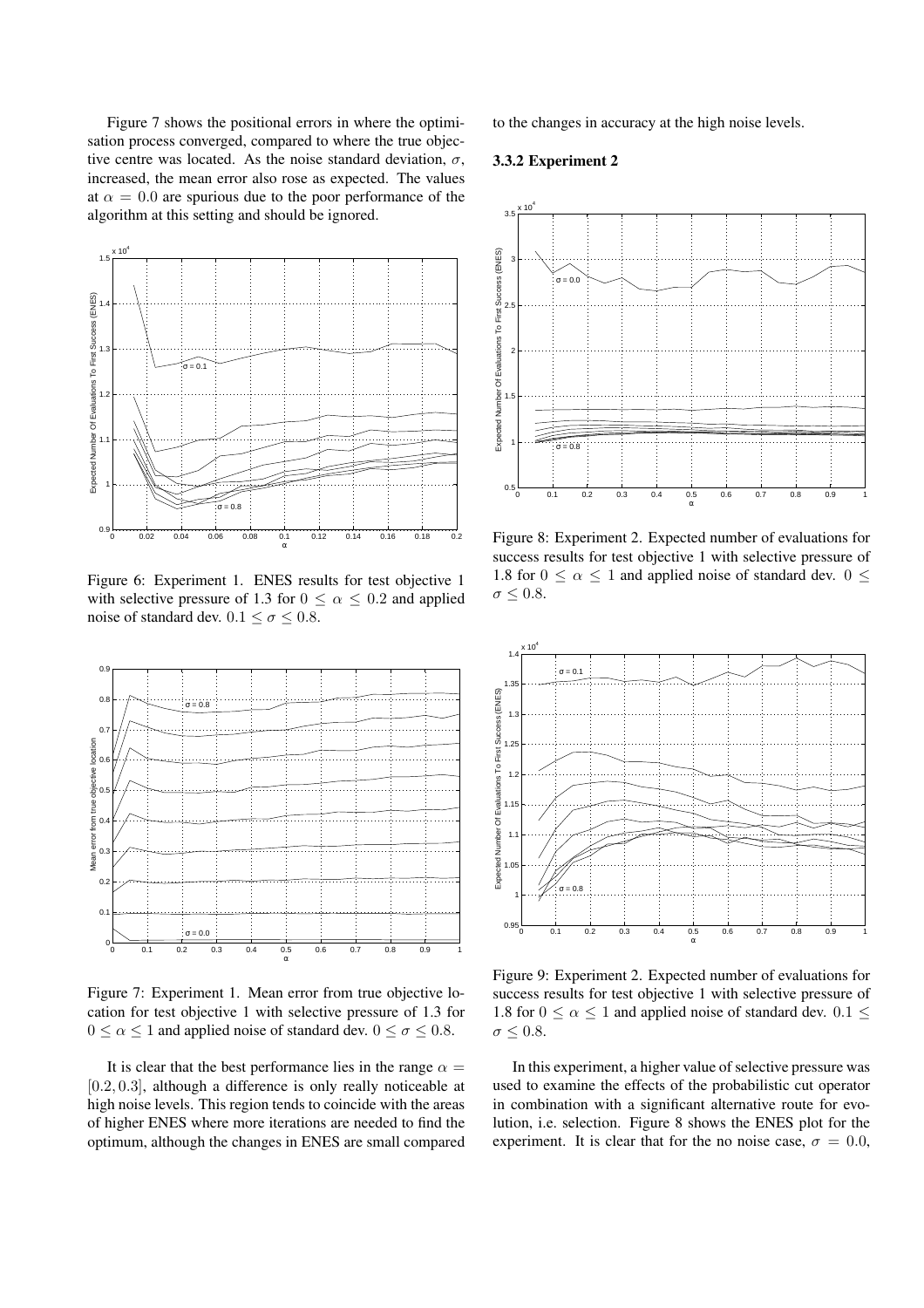the algorithm is more efficient with the higher selective pressure ( $\approx$  36000 for the lower selective pressure, compared to  $\approx$  27000 for this experiment). It is also noticeable that for the noisy cases, the performance is slightly *worse*, although the difference is very small.



Figure 10: Experiment 2. Mean error from true objective location for test objective 1 with selective pressure of 1.8 for  $0 \le \alpha \le 1$  and applied noise of standard dev.  $0 \le \sigma \le 0.8$ .



Figure 11: Experiment 3. ENES results for test objective 2 with selective pressure of 1.3 for  $0 \leq \alpha \leq 1$  and applied noise of standard dev.  $0 \le \sigma \le 0.45$ .

Again, figure 9 shows the previous plot with  $\sigma = 0.0$  removed for clarity and again it is clear that the relationship between  $\alpha$  and the applied noise is non-linear. Figure 10 shows that the positional errors are only slightly reduced with the higher selective pressure for this objective. Thus increasing the selective pressure has reduced the efficiency of the algorithm slightly as expected, but has improved the accuracy of the final result. This corresponds well with the initial hypothesis that the selection process focuses on improving the good solutions, whereas the insertion operator removes bad solutions. Thus in an environment with 'system' noise, both operators need to be controlled.

#### 3.3.3 Experiment 3

Figure 11 shows the ENES results for objective 2 with a low selective pressure. It is clear that a value of  $\alpha = 1$  is needed for best performance in the noise free case. As the applied noise increases, for this objective the noise is being applied *after* calculation, the optimum becomes harder to locate and so the ENES increases.

All the noisy cases for this experiment would benefit from using  $\alpha = 0.05$ . Again the relationship between  $\alpha$  and  $\sigma$  is non-linear, but is also dependent on the objective and noise characteristics. Figure 12 shows the positional errors. As expected, the errors increase as the applied noise is increased. The value of  $\alpha$  in the range [0.05,1] has very little influence on the errors with this objective.



Figure 12: Experiment 3. Mean error from true objective location for test objective 2 with selective pressure of 1.3 for  $0 \le \alpha \le 1$  and applied noise of standard dev.  $0 \le \sigma \le 0.45$ .

#### 3.3.4 Experiment 4

Experiment 3 has been repeated with a selective pressure of 1.8 to establish the influence on the algorithm performance with objective 2. Figure 13 shows the ENES results for the experiment. It is clear that the performance in the no noise case ( $\sigma = 0$ ) has been improved significantly, but the performance on the noisy cases has changed very little.

Experiment 2 showed a similar result and suggests that for some noisy cases, the selective pressure has very little effect on algorithm performance and that the insertion operator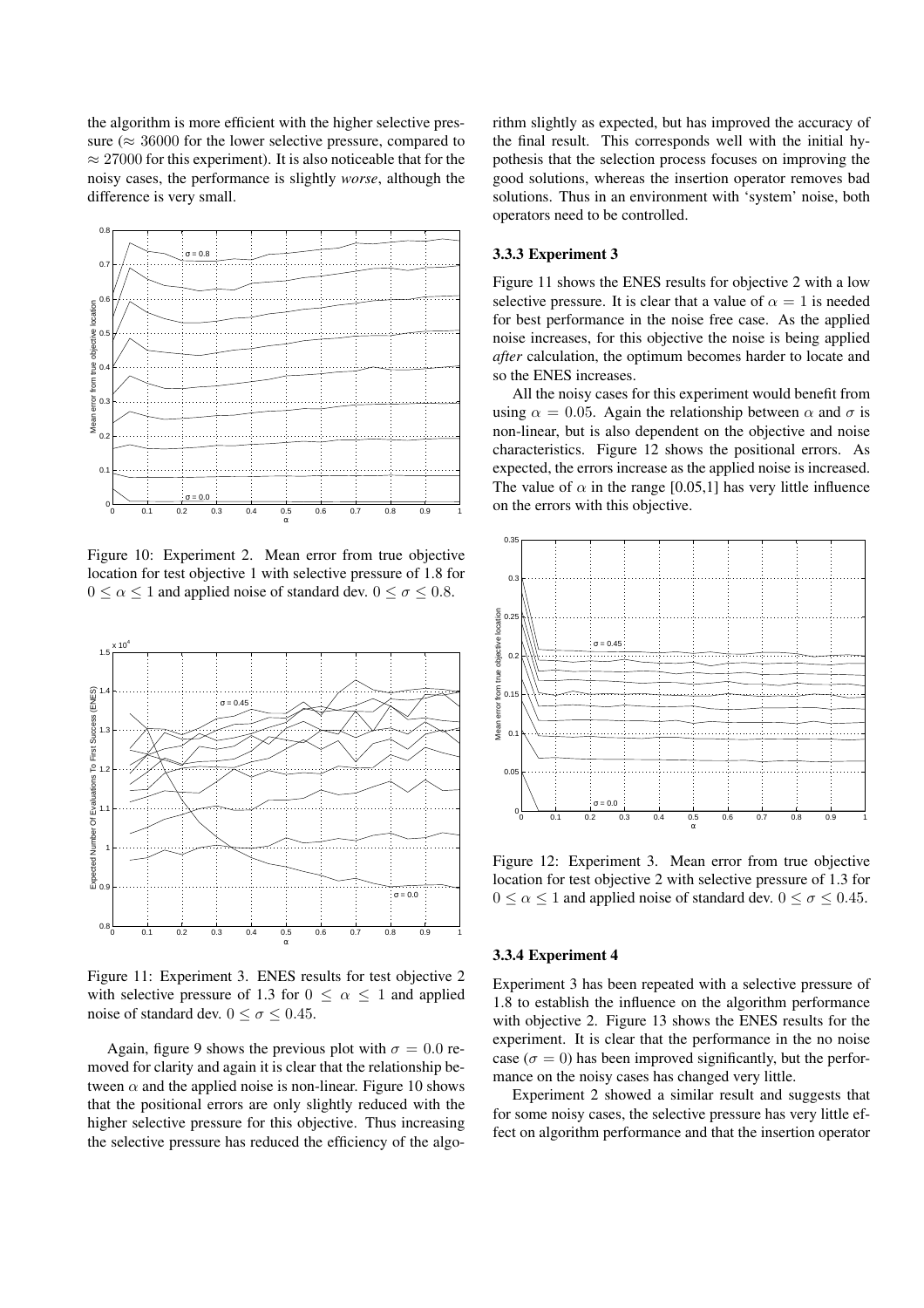dominates the evolutionary process. This fits well with our initial hypothesis that the selection process may suffer with noise.

 $x 10<sup>4</sup>$ 1.5 (ENES) 1.4 Expected Number Of Evaluations To First Success (ENES)  $\sigma = 0.45$  : 1.3 1.2 1.1 1 F 0.9 0.8  $= 0.0$ 0.7  $0.5$ 0 0.1 0.2 0.3 0.4 0.5 0.6 0.7 0.8 0.9 1

Figure 13: Experiment 4. ENES results for test objective 2 with selective pressure of 1.8 for  $0 \leq \alpha \leq 1$  and applied noise of standard dev.  $0 \le \sigma \le 0.45$ .



Figure 14: Experiment 4. Mean error from true objective location for test objective 2 with selective pressure of 1.8 for  $0 \le \alpha \le 1$  and applied noise of standard dev.  $0 \le \sigma \le 0.45$ .

Figure 14 shows the corresponding error plot for the experiment. Again, the change in selective pressure has had very little effect on the algorithm performance, although for this objective, the cut pressure,  $\alpha$ , has very little effect on error performance either.

It is interesting to note that with the 'system' noise of objective 1, the objective value still lies in the range [0,1] and selection is important. With the 'measurement' noise of objective 2, the objective no longer lies within [0,1] and the selection process now has very little influence.

### 3.3.5 Experiment 5



Figure 15: Experiment 5. ENES results for test objective 1 with selective pressure in range [1, 2] and with  $\alpha = 0.5$  and applied noise of standard dev.  $0 \le \sigma \le 0.8$ .



Figure 16: Experiment 5. Mean error from true objective location for test objective 1 with selective pressure in range [1, 2] and with  $\alpha = 0.5$  applied noise of standard dev.  $0 \leq$  $\sigma \leq 0.8$ .

To verify the contribution of the selection process further, in this experiment the selective pressure has been varied from  $s = 1$ , random selection, to  $s = 2$ , corresponding to the worst individual having zero probability of selection. A cut pressure of  $\alpha = 0.5$  is used. Figure 15 shows the ENES results for objective 1.